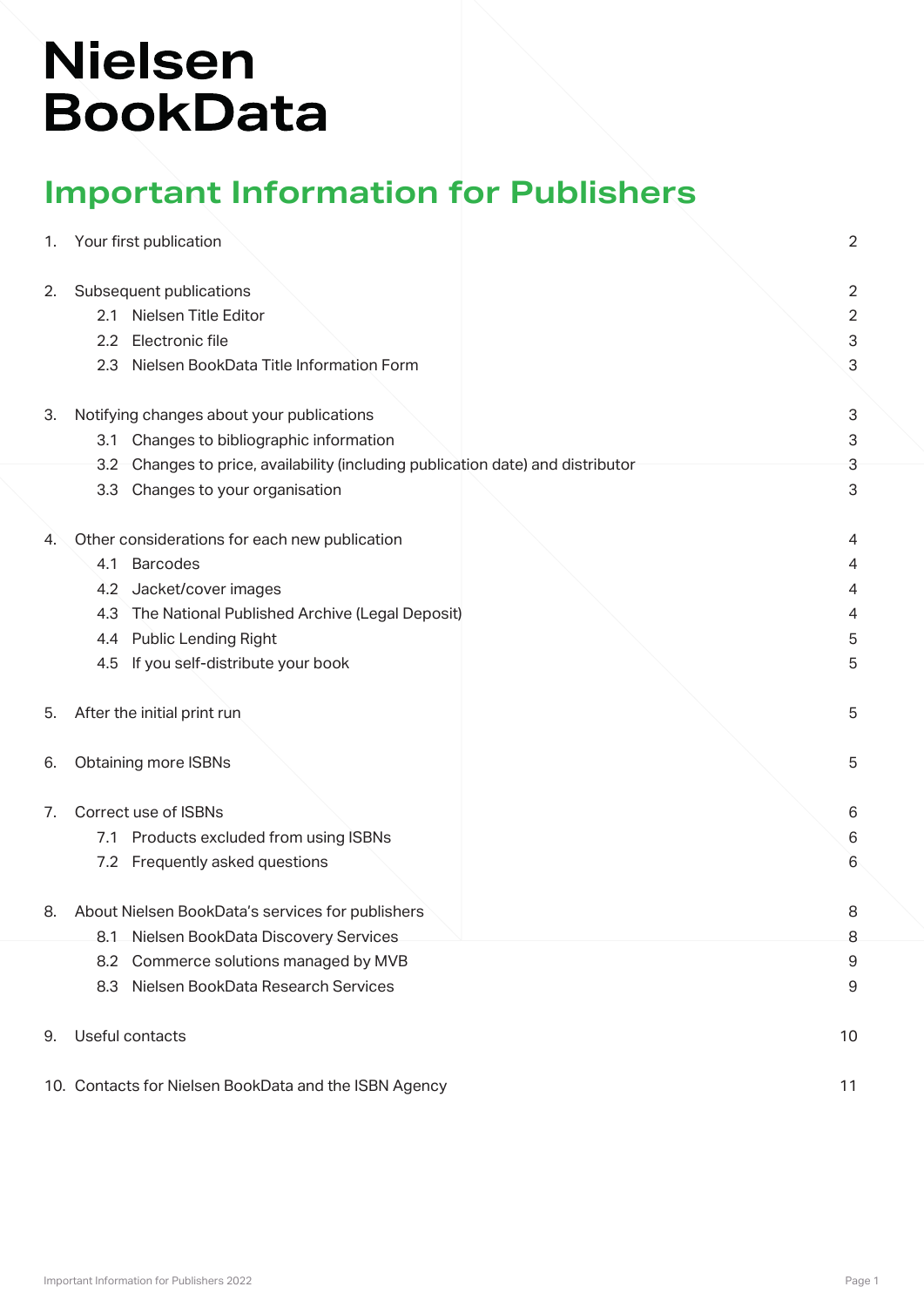## **1. Your first publication**

The publisher name (and if relevant, imprint name) that you provided with your ISBN application has now been registered by the UK ISBN Agency on the International ISBN Agency's Publisher Database as well as on Nielsen BookData's database.

If you applied for your ISBNs via the manual application, a record of your *first* publication, for which you provided details with your initial ISBN application, will be automatically added to Nielsen BookData's products and services (it can take 4-6 weeks for your first publication to be added to the database).

If you applied for your ISBNs via the online Store, you will need to register your publications via Title Editor (see 2.1 below).

Nielsen BookData's products and services are used by libraries, distributors and retailers, e.g. Waterstones, Amazon.co.uk and independent retailers. In order for companies in the book supply chain to handle your books, their inclusion in these products and services is essential. **This information is also provided to the International ISBN Agency for inclusion in their Global Register of Publishers database however, if you do not wish your titles to be included in Nielsen BookData's services, and you have not already advised the UK ISBN Agency of this decision, please contact the Agency immediately.**

**IMPORTANT:** Registering a Publishing Name on the ISBN system does not guarantee that the name is unique and does not in itself confer the applicant with exclusive right to use that name. Whilst the ISBN Agency will endeavour to advise the applicant if the proposed Publishing Name conflicts with one already on the ISBN system, as with any trading name it is the responsibility of the ISBN applicant to ensure that their choice of publishing name will not breach the rights of any other party.

## **2. Subsequent publications**

**It is important that each publication, not just your first, is added to Nielsen BookData's bibliographic database in order to give your titles the maximum exposure possible to the trade.**

For each *subsequent* publication, you should use a unique ISBN from the list of numbers provided to you by the ISBN Agency, or buy further ISBNs. If you are publishing the same content in different forms – e.g. hardback, paperback, audiobook in CD or digital formats, and e-book in one or more formats – a different ISBN must be assigned to each separately tradable product, and separate information about each product must be supplied to Nielsen BookData.

"Best practice" guidelines advise that product records should be submitted to Nielsen BookData at least 20 weeks prior to publication so that this information is readily available to bookshops, libraries and other book buyers in order that your titles can be purchased.

## **2.1 Nielsen Title Editor**

 This is Nielsen BookData's online editing service for publishers: it provides an easy way to send information on new publications as well as keep existing title information up to date. This ensures that book buyers (including retailers and libraries) using Nielsen BookData's Discovery and Information services will have the latest information about your books. You can register to use this FREE service here: **www.nielsentitleeditor.com/titleeditor/**

 Please note that registration set up for this service can take up to 10 days. You will then be supplied with a unique user name and password for each service.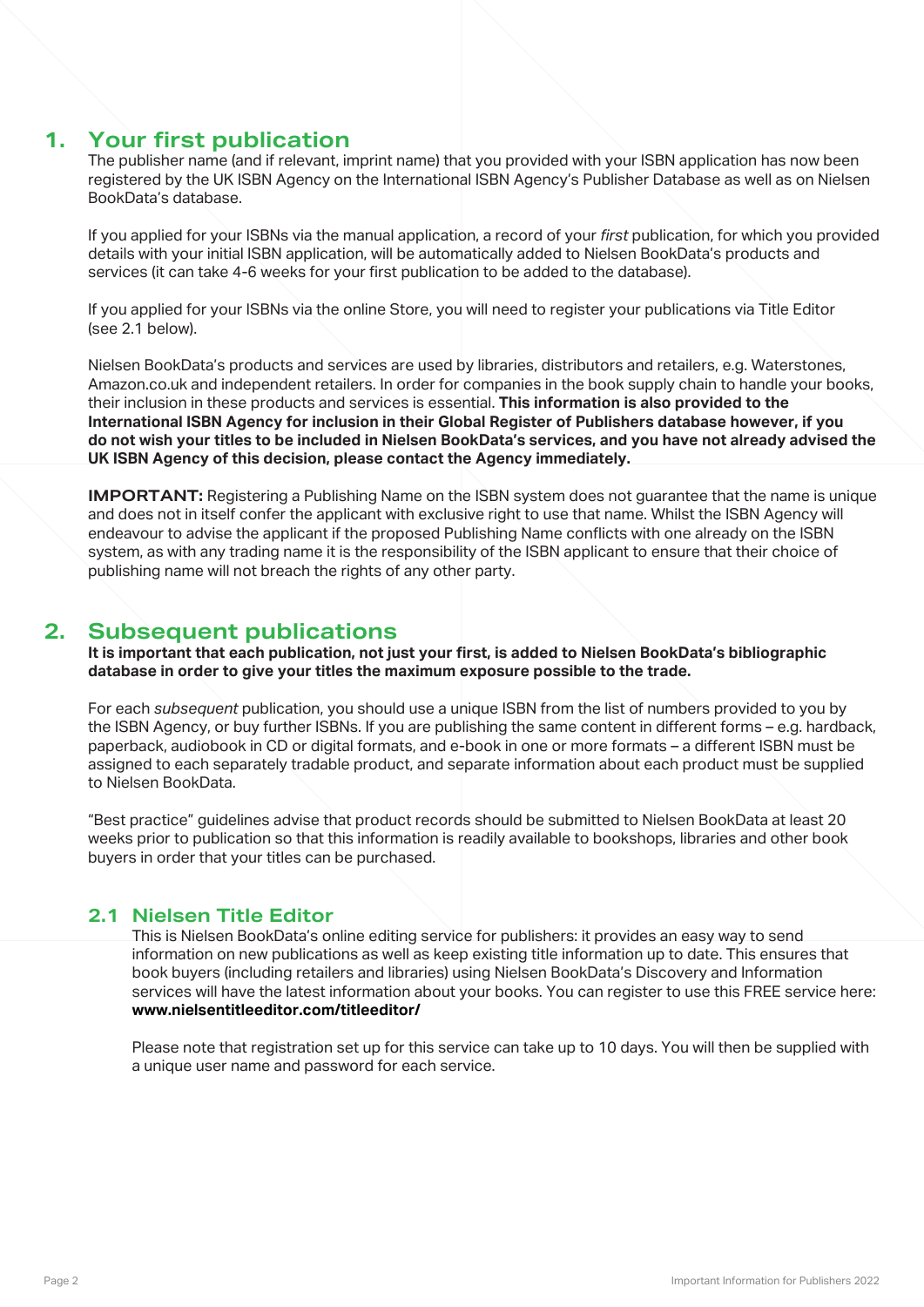#### **2.2 Electronic file**

 We recommend that publishers submit data via the recognised industry standard ONIX-for-books. Other electronic file formats are accepted, for details please contact: **testing.book@nielseniq.com**

 Publishers and other organisations wishing to supply a large volume of data (1,000 product records and above) for listing on the Nielsen BookData database should note that this will incur cost. For further information and a quote, please contact: **sales.book@nielseniq.com**

#### **2.3 Nielsen BookData Title Information Form**

 If you cannot submit your product information electronically, then we can accept paper forms. However please note that *this method is available only for print products (not audio or e-books)* and it can take up to six weeks before the information appears on Nielsen BookData's Discovery and Information services.

 A form can be obtained from the Publisher Help Desk by emailing **pubhelp.book@nielseniq.com**. Completed forms must be emailed to the Data Preparation Team, or you can contact our Publisher Help Desk for a Word version to complete and email to us.

**NB: Please do not send handwritten forms as this will cause delay**.

## **3. Notifying changes about your publications**

#### **3.1 Changes to bibliographic information**

 Minor changes to product records may be made prior to publication by using Nielsen Title Editor. If you subscribe to the Nielsen BookData Enhanced Service, you can email details to: **subscriber.book@nielseniq.com**

 For more significant changes (such as a complete change of title or format), the original ISBN should be abandoned and a new ISBN allocated. Contact the ISBN Agency for advice if you are in any doubt.

## **3.2 Changes to price, availability (including publication date) and distributor**

 Changes can be made at any time prior to publication. Changes to details about retail price, availability and distributor can be made throughout the lifespan of a book, but the publication date cannot be changed retrospectively. Price and availability updates should be made via your Title Editor account. If you do not have access to Title Editor please contact our Supply Data Team: **supplydata.book@nielseniq.com**

 It is important that your customers are informed about the availability of your books. If your book is out of print or out of stock please update us.

#### **3.3 Changes to your organisation**

 If you move location, please send details by email to the Supply Data Team. This is essential so that the database can be updated and book buyers know where to send orders for your titles.

 If you change your organisation (publisher) name or your organisation changes ownership, please contact the ISBN Agency who will ensure these changes are made and cascaded to other key departments within Nielsen BookData.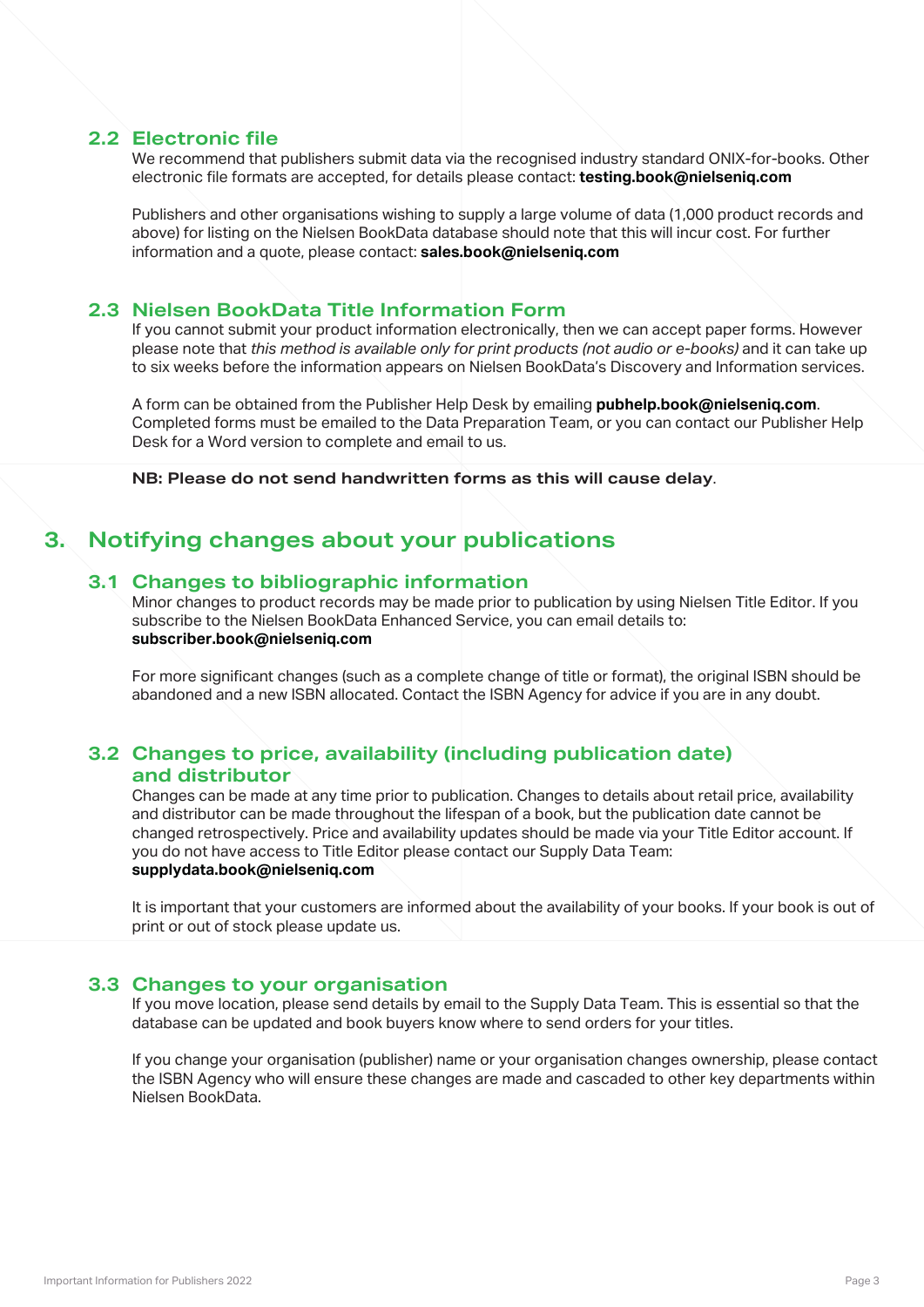## **4. Other considerations for each new publication**

#### **4.1 Barcodes**

 The barcode is created from a book's ISBN, guaranteeing that it is unique. Most bookshops use barcodes to manage their stock/inventory at point of sale and some bookshops cannot purchase or sell books that do not have one. Many distributors also use barcodes in their warehouse systems. If your printer is unable to create a barcode from your ISBN, you will need to provide one yourself for the cover of your book's jacket/cover image. Barcodes are available from Nielsen BookData via our ISBN Store. For more information and prices please visit: **www.nielsenisbnstore.com**

 The barcode should be positioned in the bottom right-hand corner on the back of the book jacket/cover. The same position should be used for slip cases, boxed sets, paperbacks and books with printed covers and directly-printed labels.

 A useful reference guide to barcoding and barcode software suppliers is available on the Book Industry Communications website: **www.bic.org.uk/30/Bar-Coding-RFID/**

#### **4.2 Jacket/cover images**

 You can submit book jacket/cover images electronically, free of charge, to appear next to and support your bibliographic information on Nielsen BookData's products and services. It is recommended that you provide book jacket/cover images to support your title record as this gives your book a better chance of being noticed and purchased by book buyers. You should send your images via Nielsen Title Editor if possible, or alternatively please send them clearly labelled with the ISBN as the file name, to Nielsen BookData's Image Team at **images.book@nielseniq.com**. The preferred format is .jpg, 650 pixels high at a resolution of 100 dpi. For more information on how to do this, please see our website: **www.nielsenbook.co.uk/data-supply**

#### **4.3 The National Published Archive (Legal Deposit)**

 Publishers in the UK and Ireland have a legal obligation to send one copy of each of their publications to the British Library Legal Deposit Office *within one month of publication*. One copy should be deposited to the British Library; the other deposit libraries may then each request a copy. Publications should be sent to:

#### **Legal Deposit Office**

 The British Library Boston Spa Wetherby LS23 7BY Tel: **+44 (0)1937 546 268** Email: **legal-deposit-books@bl.uk** URL: **www.bl.uk/aboutus/stratpolprog/legaldep/**

 For non-print publications, please contact Andrew Davis at the British Library for guidance: Email: **Andrew.Davis@bl.uk** Tel: **+44 (0)1937 546 535**

 The Agent for Legal Deposit Libraries (details below) may contact you for five further copies of your book for the legal deposit libraries listed here. You only need to send copies to the legal deposit agent if requested to do so:

 The Bodleian Library, Oxford The University Library, Cambridge The National Library of Scotland The Library of Trinity College, Dublin The National Library of Wales, Aberystwyth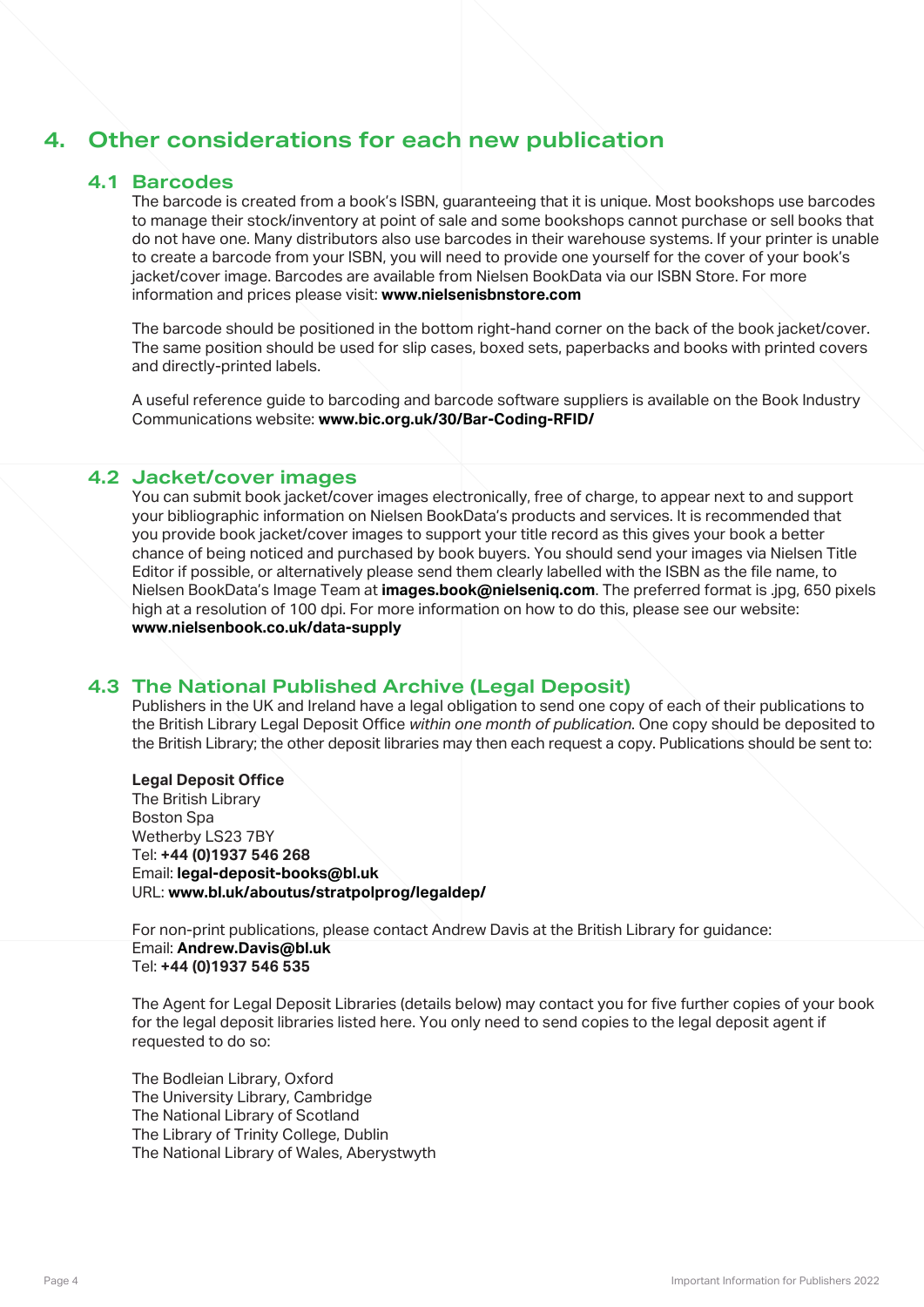**Agency for the Legal Deposit Libraries** 21 Marnin Way **Edinburgh**  EH12 9GD Tel: **+44 (0) 131 334 2833** Email: **publisher.enquiries@legaldeposit.org.uk** URL: **www.legaldeposit.org.uk**

#### **Legal Deposit and Irish Publishers**

 Irish publishers and distributors are legally obliged, in accordance with Section 198(1) of the Copyright and Related Rights Act 2000, to deposit one copy of a book or journal in each of the specified legal deposit libraries in Ireland and the United Kingdom, at their own expense and within one month of publication. Please see the following link for more information:

**www.tcd.ie/library/about/legal-deposit.php**

#### **4.4 Public Lending Right**

 Authors and illustrators might be eligible for payments under the Public Lending Right Scheme. To qualify, they must live in the European Economic Area (EC member states plus Liechtenstein, Norway and Iceland). Payment is made once a year in February and the amount received is proportionate to the number of times (established from a sample) that their books are borrowed from public libraries. The PLR year runs from 1 July to 30 June each year. The PLR cannot process an application on behalf of a deceased contributor. Publishers can find out more and apply online at **www.bl.uk/plr** or contact:

 **Public Lending Right - British Library** PO Box 751 Boston Spa Wetherby LS22 9FW Tel: **01937 546 030** Email: **plrauthorservices@bl.uk**

#### **4.5 If you self-distribute your book**

 If you intend to distribute your books yourself rather than using a third party distributor, then we will automatically set up your orders to be delivered to you electronically via the BookNet Online Order Collection Service (managed by MVB). However we do need an email address from you for this purpose. More details about this service can be found on page 8.

## **5. After the initial print run**

When stock of your initial printing of a book is exhausted, a "reprint" of exactly the same product may be made using the same ISBN originally allocated to the first printing.

If you make any changes to the content or format of the product, a new ISBN should be allocated. You should also supply new product information for the new edition via Nielsen Title Editor.

Products that are not reprinted and become unavailable are regarded as "out-of-print". Please amend the book data on Title Editor to ensure that book buyers do not order a book that is unavailable.

## **6. Obtaining more ISBNs**

When you have used all the ISBNs allocated to you, or soon expect to have done so, you can apply for an additional allocation or single number. Your new allocation will have a different publisher prefix, as each prefix allows for only a fixed number of ISBNs; it is quite usual for publishers to be identified by more than one ISBN publisher prefix.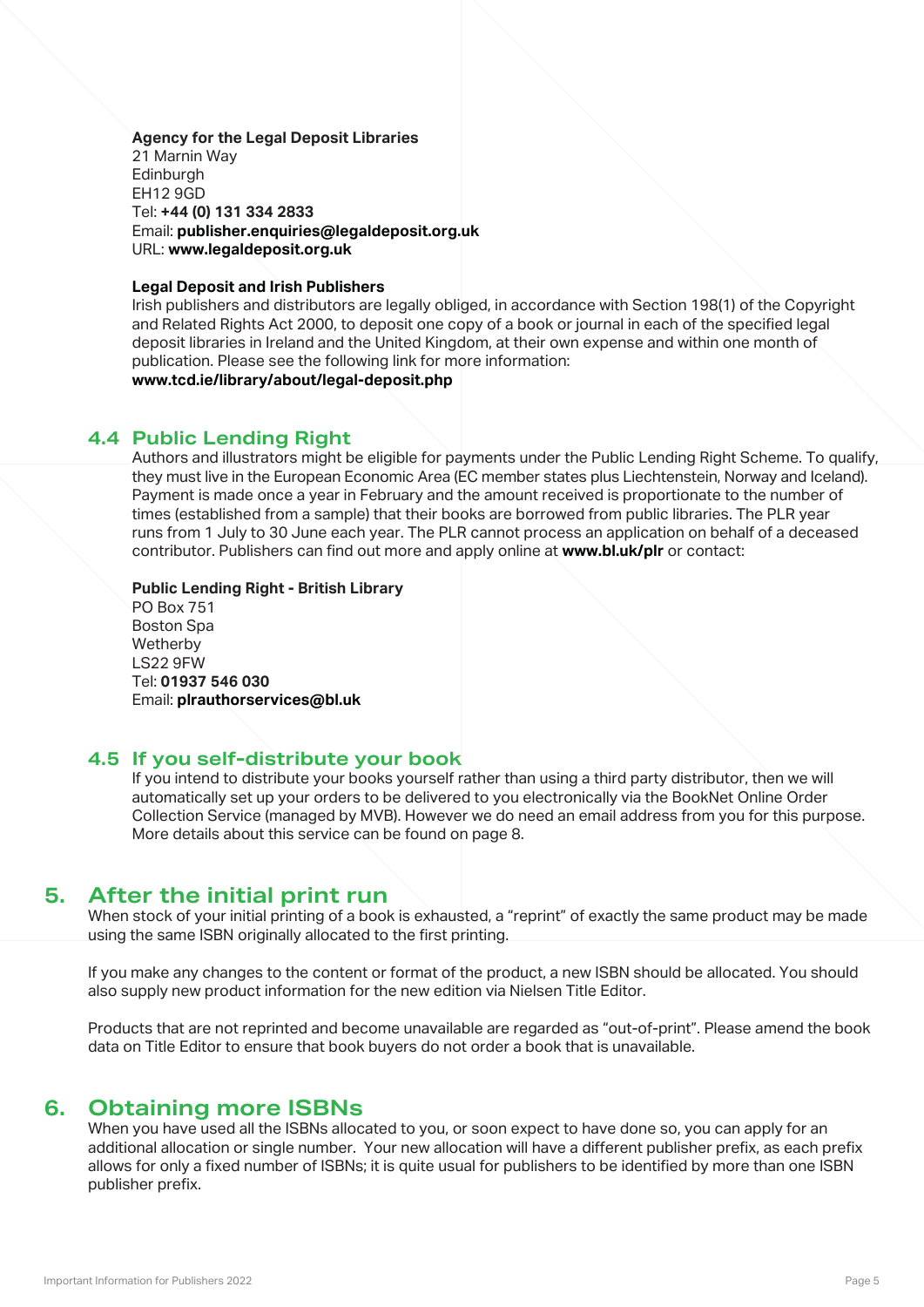Please apply via the online Store **www.nielsenisbnstore.com**. You can also apply using the appropriate application form; this can be downloaded from the ISBN Agency website or sent to you by the Agency on request. The standard processing time for manually-processed forms is five working days from the date of receipt of a correctly completed form.

## **7. Correct use of ISBNs**

You have been issued a single ISBN or an ISBN prefix on the basis that your publications are eligible to carry an ISBN. If you also produce other types of product, please ensure that they are eligible for ISBNs, before applying them.

## **7.1 Products excluded from using ISBNs**

The following types of product are specifically excluded from using ISBNs:

- **Items which are only available to a restricted group of people e.g.** *a history of a golf club only for sale to members, or an educational course book only available to students registered on the course – these do not need a standard identifier*
- **•** Personal documents not intended for public distributions, e.g. a curriculum vitae
- **•** Serials/periodicals/journals these should use ISSNs from the ISSN Centre
- **Calendars & diaries which are purely for time-management purposes exceptions to this must have a**  *substantial proportion of non-ephemeral text or illustrative content*
- <sup>l</sup> Non text-based publications, such as art prints/folders without title page and text
- **•** Greetings cards
- **•** Music sound recordings
- $\bullet$  Music scores; the ISMN is used to identify music scores
- **Games NB: it is noted that there has been widespread misuse of ISBNs allocated to Sudoku & other**  *puzzle books. This is inappropriate usage and not permitted under the ISBN standard – records for such products will generally not be included on bibliographic databases*
- $\bullet$  Ephemeral printed materials e.g. advertising matter
- Computer software applications except those intended for educational or instructional purposes or those containing a significant proportion of textual content
- $\bullet$  Audio-visual recordings in any format, with the exception of instructional material
- **•** Websites, electronic bulletin boards, emails and other electronic correspondence

If you have any doubts about whether a product is eligible for an ISBN, please contact the ISBN Agency for advice or see the Nielsen BookData Listing Policy: **www.nielsenbook.co.uk/data-supply**

## **7.2 Frequently asked questions**

#### **Where should the ISBN be printed?**

 The ISBN should appear on the reverse of the title page - sometimes called the copyright page, the verso page or the imprint page - and on the outside back cover. If the book has a dust jacket, the ISBN should appear on the back of this.

 If the publication is not a book (e.g. DVD audio CD) the ISBN should appear on the product and on the packaging or inlay card.

 If the publication is a map, the ISBN should be visible when the map is folded and should also appear near the publisher statement if this is elsewhere.

#### **Can an ISBN be converted to a barcode?**

The ISBN can be converted into an internationally accepted barcode.

#### **How can ISBNs be calculated?**

 All publishers who purchase ISBNs from the UK & Ireland ISBN Agency are provided with a list of the ISBN numbers in their allocation.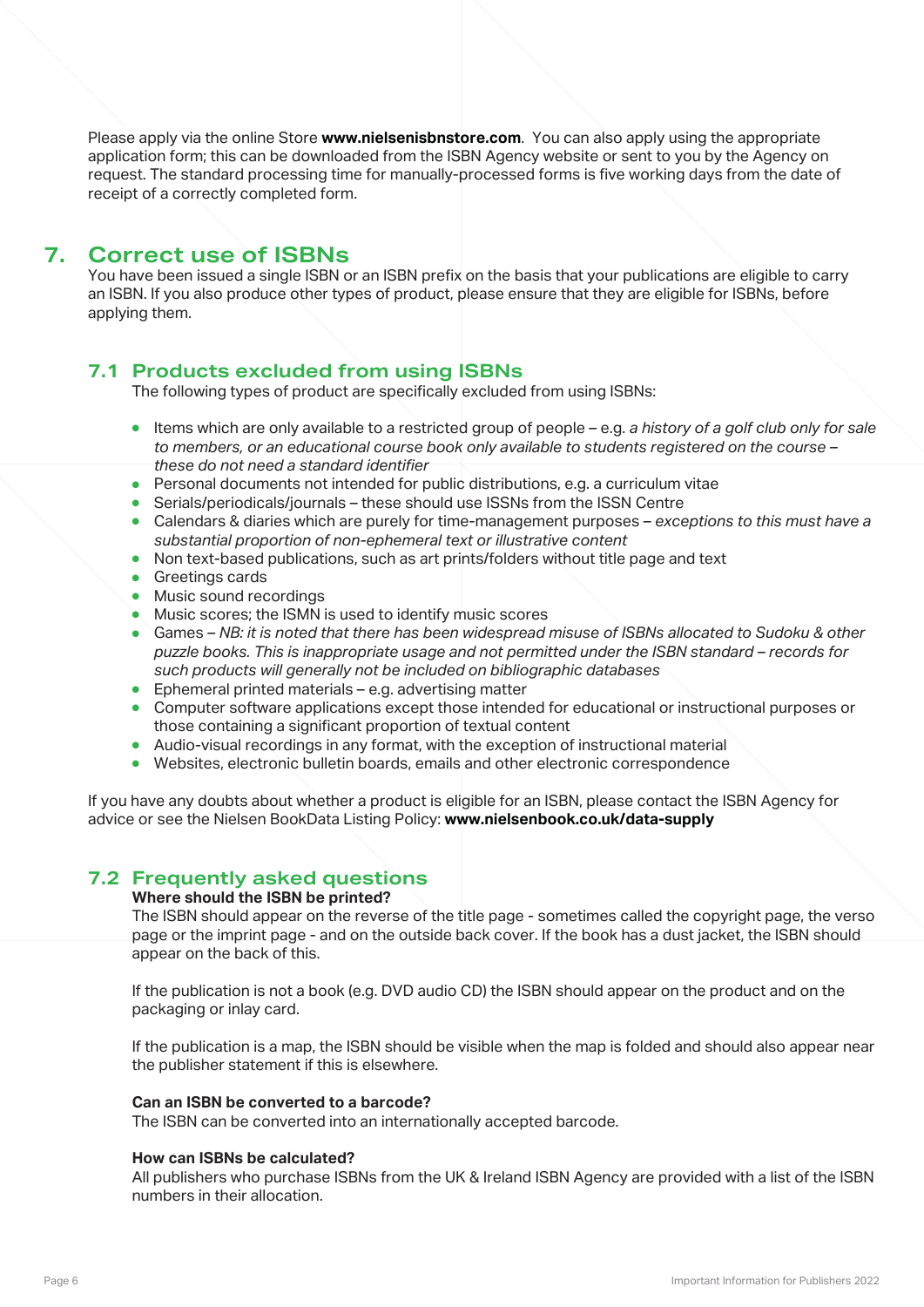For publishers who joined the ISBN system many years ago, when partial lists were issued, further numbers may be calculated either by the publishers themselves or by having the numbers reissued by the ISBN Agency.

If you require a reissue of your ISBN numbers please visit the ISBN Store: **www.nielsenisbnstore.com**

#### **Can a Sales Catalogue have an ISBN?**

 Point of Sale (POS) material (including catalogues) does not qualify for inclusion in the ISBN system. Booksellers often request ISBNs on such material, and we offer the following advice: A small proportion of your allocation (less than 10%) may be put aside to use and re-use on POS material. For example, an ISBN for a catalogue could always be the same, presuming that the publisher will always send the customer the current catalogue. A dumpbin can be supplied empty and books invoiced separately, presuming returns are accepted against the book's own ISBN. The dumpbin ISBN can be recycled for use in a future campaign.

#### **Do reprints require new ISBNs?**

No. If the book is being reprinted without changes no new ISBN is needed.

#### **Does reprinting a book with a new cover design require a new ISBN?**

 No. A change of cover design with no other changes – e.g. for a TV tie-in - does not need a new ISBN. You may allocate a new number if it is important for you to differentiate the products, but it is not necessary.

 Please note that if you do allocate a new ISBN to a tie-in edition you should link the tie-in to the original edition using related product links and vice versa. This ensures your customers know that there are two editions of this particular title and can order the correct edition.

#### **Does a change of binding require a new ISBN – e.g. to produce a paperback rather than hardback with no other changes?**

Yes. Changes in binding always require new ISBNs.

#### **Does a change of format - e.g. from A4 to A5 - require a new ISBN?**

Yes. All changes of format require new ISBNs.

#### **Does a change of price require a new ISBN?**

No. If the price is the only thing to have changed, the same ISBN must continue to be used.

#### **How should ISBNs be used with multi-volume works?**

 An ISBN should be assigned to each volume and a separate ISBN should identify the whole set. Both the ISBN for the individual volume and the set should appear on the book. For example:

ISBN for a complete set of x volumes:<br>
ISBN for a specific volume within the set: 978-0-7000-1235-0

ISBN for a specific volume within the set:

 Although the books may only be sold as a set, they may not always be kept together, e.g. in a library. There may also be occasions when a single volume is supplied, e.g. a review copy or replacement for a damaged volume.

#### **When publishing a book with another publisher, whose ISBN should appear?**

 A book issued as a joint publication with other publishers is usually assigned an ISBN by the publisher(s) in charge of distribution. However, it is permissible for each of the co-publishers to assign its own ISBN and display each of them on the title verso (copyright) page. In such cases, only one of these ISBNs shall be displayed on the back jacket/cover and used as a barcode on the publication.

#### **Can I pass on ISBNs to other users?**

 No. The ISBN is broken down into group identifier, publisher identifier and title identifier. This means that all ISBNs in the batch allocated to you will show your publisher identifier, and all products identified by ISBNs from your batch will be considered as being published by you.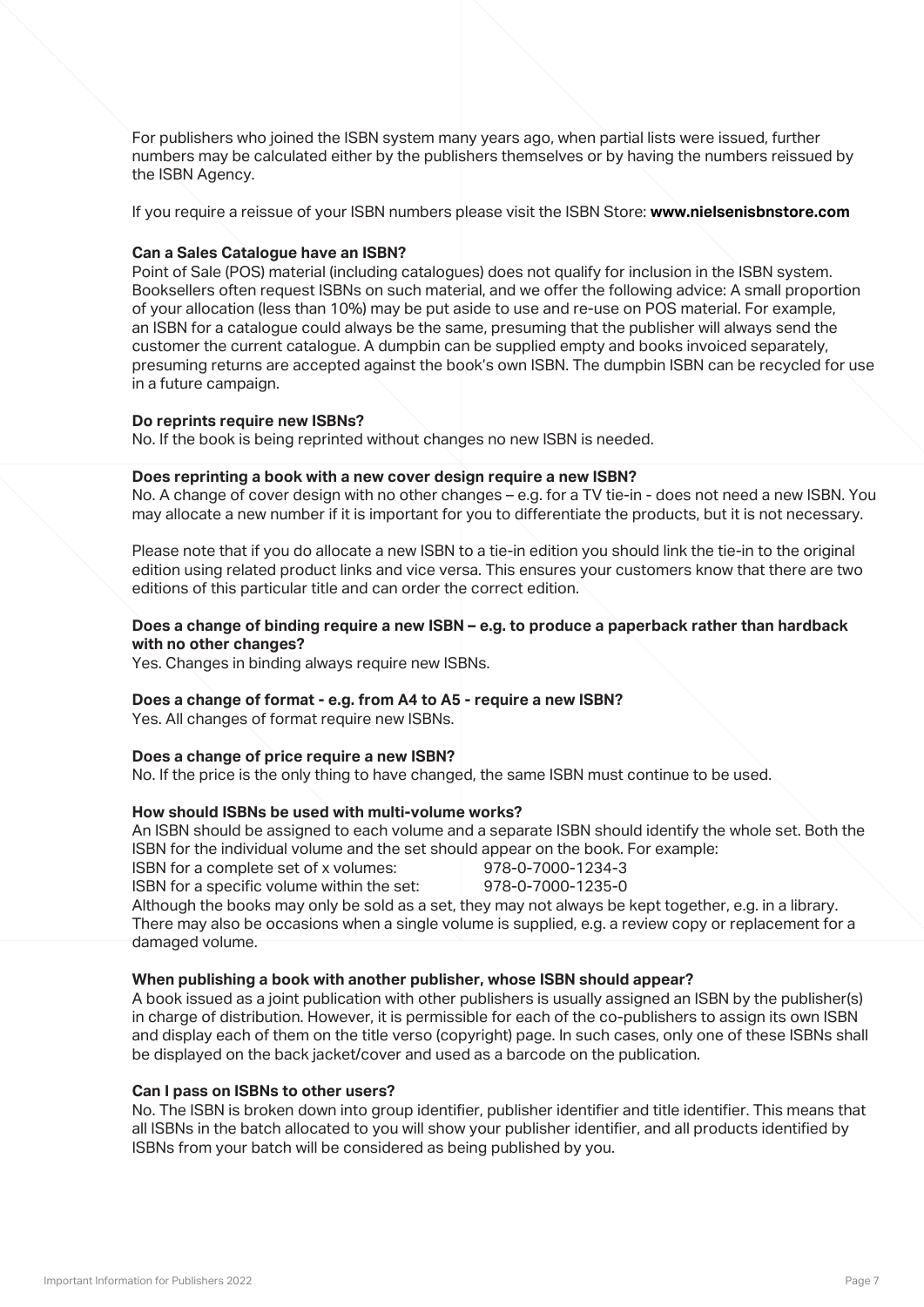#### **What should happen if a list is acquired from another publisher?**

 Publishers must not sticker over the current ISBN with their own ISBN. Publishers must use the ISBN and name of the original publisher until they reprint, at which point the ISBN and publisher name can be changed. Mergers and acquisitions should be notified to the Trade Data Department as soon as possible. Name and address changes should be notified to the ISBN Agency as soon as possible. It is essential that the ISBN Agency and bibliographic information providers, such as Nielsen BookData, are notified of any changes to distribution arrangements to ensure that their data is up to date when made available to book buyers.

#### **What happens if a book is reprinted with a new publisher's name?**

The new publisher should be quoted on the title page verso with the new ISBN.

## **8. About Nielsen BookData's services for publishers**

**Nielsen BookData** is the leading information provider for English-language books published worldwide. The data received from publishers in over 70 countries is widely disseminated in a range of services and formats to publishers, booksellers, internet retailers and libraries in more than 100 countries.

**Nielsen BookData Basic Listing Service** - basic bibliographic data is automatically held on all books as a free service on the Nielsen BookData database and provided to thousands of customers worldwide to ensure your title receives maximum exposure.

**If you do not wish your title data to be issued on Nielsen BookData's services then please advise the ISBN Agency immediately.**

**Nielsen BookData Publisher Help Desk** - Nielsen BookData provides a Publisher Help Desk Service to answer any queries concerning your listing and advise on how to provide your data via Nielsen Title Editor. Email: **help.book@nielseniq.com**

## **8.1 Nielsen BookData Discovery Services**

 **Nielsen BookData Enhanced is a subscription service**. We believe that the more information a bookseller or librarian has, the better the chance of a book sale. Publishers subscribing to the Nielsen BookData Enhanced Service can provide descriptive summaries, table of contents (where applicable), author biographies and reviews. You can find out more about this service and prices by visiting the ISBN Store: **www.nielsenisbnstore.com/home/enhancedservices**

 **Nielsen BookData Online** is a search and selection tool widely used in the industry by book buyers. As a publisher, it allows you to see your records as well as the full database, and if you subscribe to the Nielsen BookData Enhanced Service you can subscribe to this service at a specially reduced price.

- Check up to date bibliographic data for your competitors' titles up to 12 months ahead of publication
- Rank your search results by Nielsen BookScan sales position to see which titles are selling
- **.** Use List Manager to share information and create lists
- Check if competitors' out-of-copyright titles are still in print
- Verify pricing and check pricing of competitors' books

 **Nielsen Book2Look: Create, Share, Sell** - Nielsen Book2Look is a state of the art digital marketing tool which enables your books' promotional material to be shared digitally. Promote your titles via social media and across the web, allowing a whole new audience to discover your books. Each Book2Look biblet is a streamlined digital presentation of the book, which includes features such as readable excerpts, unlimited audio and video clips, multi-format shop links, reviews, book description and much more.

 For more information about Book2Look and to see a sample biblet visit the ISBN Store: **www.nielsenisbnstore.com/home/book2look**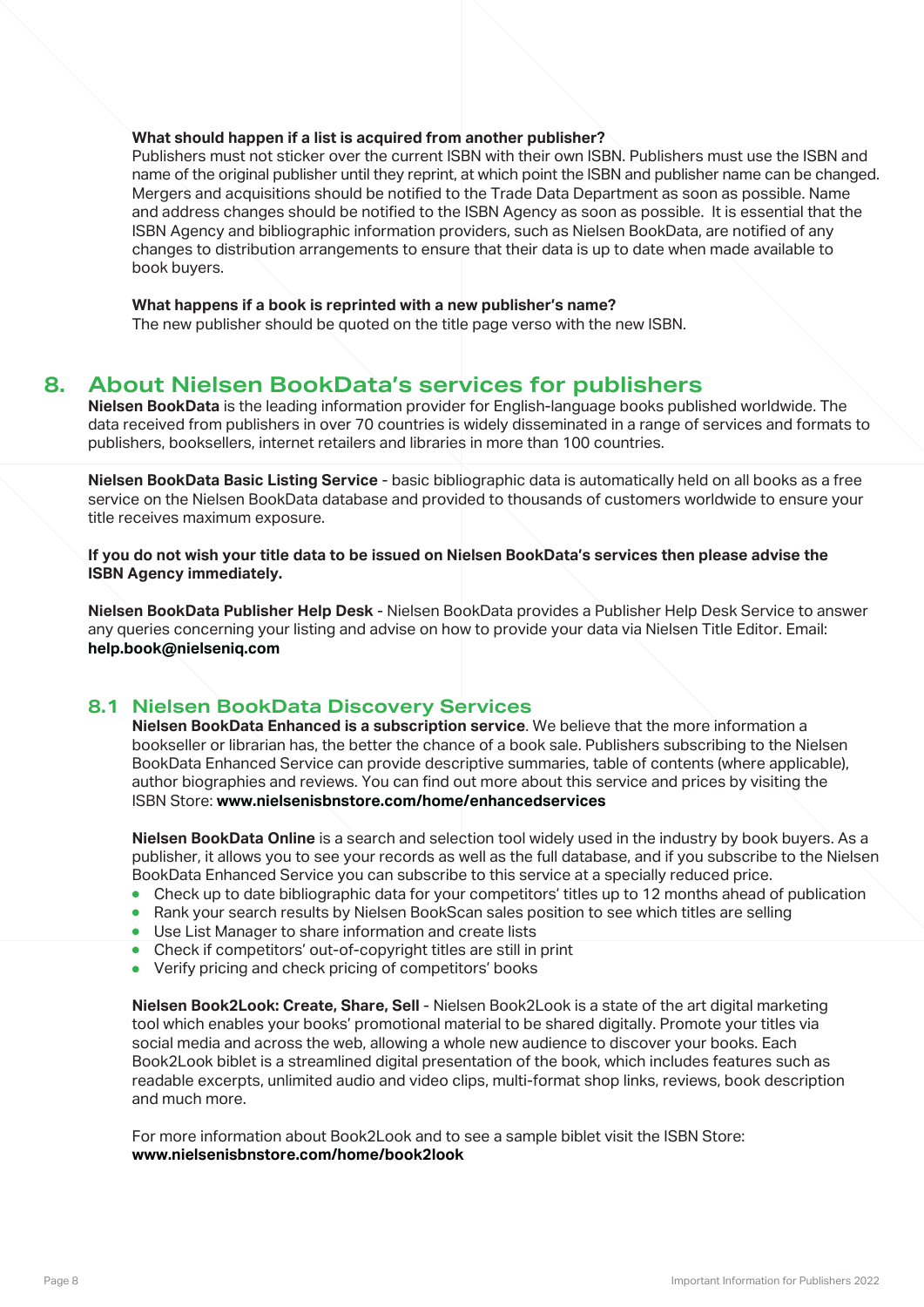#### **8.2 Commerce Solutions**

 Nielsen BookData recently sold its Commerce Solutions business, including **PubEasy**, **TeleOrdering** and the **Online Order Collection Service**, to trusted partner MVB. We will continue to provide support to publishers for an extended transition period.

 If you distribute your own titles you will automatically be set up to receive your orders via the Online Order Collection Service (managed by MVB) and you will be alerted to any new orders by an email (please ensure that we have an appropriate email address for you so you can receive your orders quickly and efficiently).

 The email alert will give you a direct link through to the website to collect your orders. It is important that you acknowledge these orders and then fulfil the orders for the bookshop or wholesaler. This will speed up the order process and improve customer service. If you receive fewer than 50 order lines a year the service is free; once you exceed 50 lines a small charge becomes payable. To find out more, and for current prices please contact MVB.

#### **8.3 Nielsen Book Research Services**

 The **Nielsen BookScan Retail Sales Analysis** service is the largest continuous book sales tracking service in the world, operating in the UK, Ireland, Australia, New Zealand, India, South Africa, Italy, Spain, Poland, Brazil and Mexico. Nielsen BookScan collects total transaction data at the point of sale directly from the tills and dispatch systems of all the major book retailers (including internet, chains and independents). This ensures that very detailed and highly accurate sales information on which books are selling and at what price, is available to the book trade. Publishers, booksellers and libraries have access to a range of services either direct using a Nielsen BookScan service or via a Nielsen BookData Discovery Service. It is therefore essential that you provide the fullest information possible about your titles so that the Nielsen BookData range of services can help you sell your titles more widely.

 **Nielsen BookScan Online Sales Summaries** is a subscription service that allows you to improve your stock and inventory management, analyse your sales and see how they compare to your competitors'. It also allows you to judge the effectiveness of your sales and marketing activities and compare these with your competitors' – this is an essential tool for publishers giving you lifetime sales by ISBN, title and author.

 Nielsen BookData provides a range of consumer research services from Deep Dives into specific genres to our Books & Consumers Annual Review, ensuring that the book industry has the most comprehensive market view of consumer purchasing behaviour, what they buy, when and where.

 **NB**: Our services are all on separate platforms so you will be allocated a unique user name and password for each service.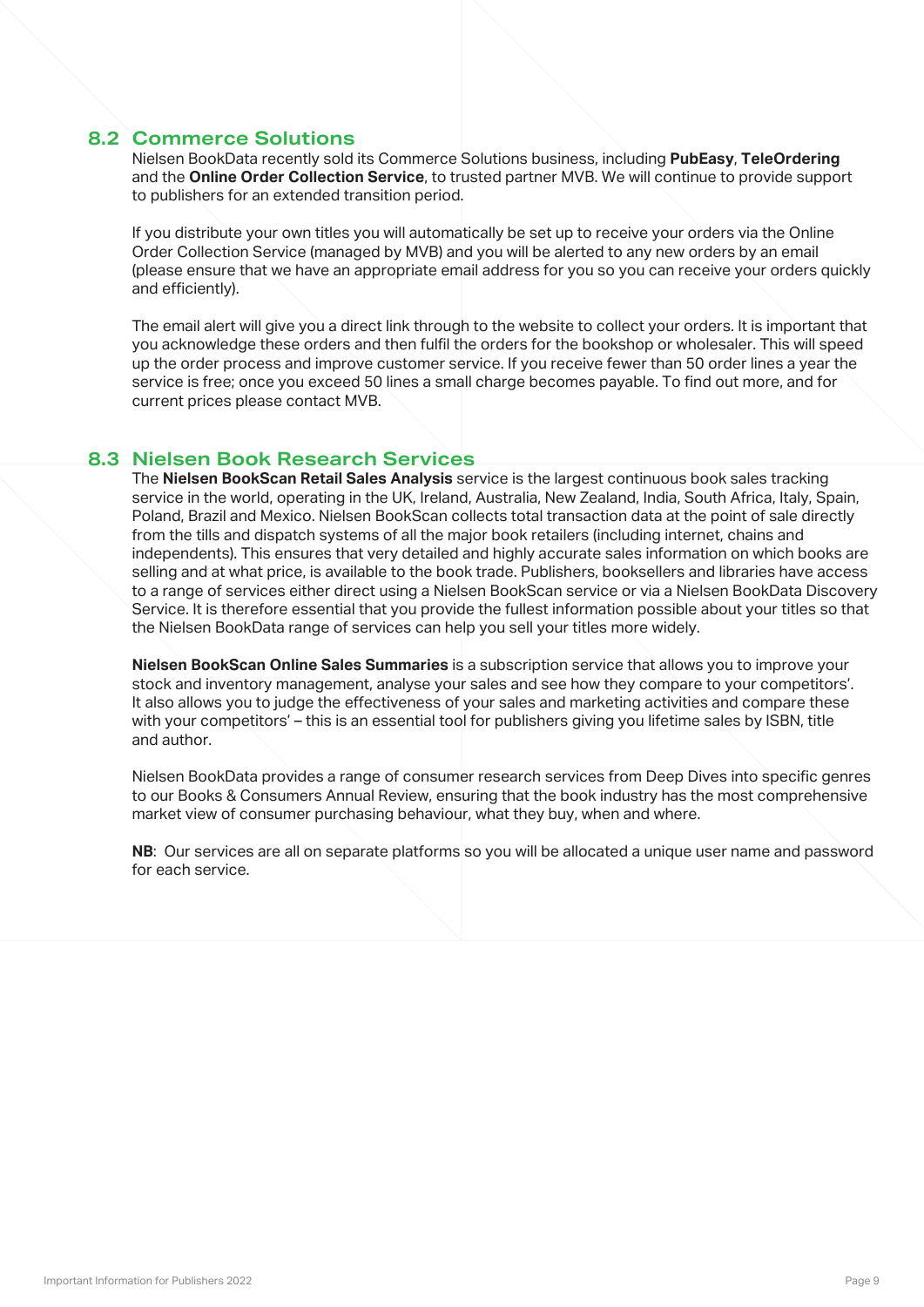## **9. Useful contacts**

#### **Legal Deposit Office**

The British Library Boston Spa, Wetherby West Yorkshire LS23 7BY<br>Tel: +4 Tel: **+44 (0)1937 546 268** Email: **legal-deposit-books@bl.uk** URL: **www.bl.uk**

*Publishers in the United Kingdom and the Republic of Ireland have a legal obligation to send one copy of their publications to the Legal Deposit Office of the British Library within one month of publication.*

## **Book Industry Communication**

**(BIC)** 7 Ridgmount Street London WC1E 7AE Tel: **+44 (0)20 7255 0516** Email: **karina@bic.org.uk** URL: **www.bic.org.uk**

*Established and jointly funded by the Publishers Association, the Booksellers Association, the Library Association and the British Library to develop and promote standards for information communication throughout the book industry.*

#### **UK Intellectual Property Office**

(previously Copyright Directorate) Concept House Cardiff Road Newport NP10 8QQ Tel: **+44 (0)300 300 2000** Email: **information@ipo.gov.uk** URL: **www.ipo.gov.uk**

*For general copyright enquiries.*

#### **Copyright Licensing Agency Ltd (CLA)**

5th Floor, Shackleton House Hay's Galleria 4 Battle Bridge Lane London SE1 2HX<br>Tel: +4 Tel: **+44 (0)20 7400 3100** Email: **cla@cla.co.uk** URL: **www.cla.co.uk**

*The CLA licenses organisations to copy extracts from books, journals and periodicals.*

#### **ISSN Centre**

The British Library Boston Spa, Wetherby West Yorkshire LS23 7BQ<br>Tel: +44 Tel: **+44 (0)1937 546 959** Fax: **+44 (0)1937 546 979** Email: **issn-uk@bl.uk** URL: **www.bl.uk/issn**

*The ISSN Centre allocates International Standard Serial Numbers; used on serial publications, magazines and journals.*

#### **Independent Publishers Guild (IPG)**

PO Box 12 Llain Login SA34 0WU<br>Tel: +44 Tel: **+44 (0)1437 563 335** Fax: **+44 (0)1437 562 071** Email: **info@ipg.uk.com** URL: **www.ipg.uk.com**

*The IPG holds meetings to exchange information and to discuss issues of interest to members and to the book trade in general.*

**Booksellers Association (BA)** 6 Bell Yard London WC2A 2JR<br>Tel: +44 Tel: **+44 (0)20 7421 4640** Email: **mail@booksellers.org.uk** URL: **www.booksellers.org.uk**

*The BA protects and promotes the interests of booksellers throughout Great Britain and Ireland. It produces a directory of its members' names, addresses & stock range.*

**Publishers Association (PA)** 50 Southwark St London SE1 1UN<br>Tel: +4 Tel: **+44 (0)20 7378 0504** Email: **mail@publishers.org.uk** URL: **www.publishers.org.uk**

*The PA is the representative trade body for book, journal and electronic publishers in the UK.* 

#### **Music Publishers Association (MPA)**

FAO: Jamie Lawson UK ISMN Agency Music Publishers Association 2nd Floor, Synergy House 114-118 Southampton Row London WC1B 5AA<br>Tel: +44 Tel: **+44 (0)333 077 2350** Email: **info@mpagroup.com** URL: **www.mpaonline.org.uk**

*The Music Publishers Association allocates International Standard Music Numbers (ISMNs).*

#### **GS1UK**

Hasilwood House 60 Bishopsgate London EC2N 4AW<br>Tel: +44 Tel: **+44 (0)20 7092 3500** Fax: **+44 (0)20 7681 2290** Email: **support@gs1uk.org** URL: **www.gs1uk.org**

*Help Desk (Freephone): 0808 178 8799 The regulating trade body for EAN/UCC barcoding in the UK.*

#### **CIP (Cataloguing-in-Publication)**

Bibliographic Data Services Ltd Publisher Liaison Department Annandale House The Chichton, Bankend Road Dumfries DG1 4TA<br>Tel: +4 Tel: **+44 (0)1937 702 251** Email: **info@bibdsl.co.uk** URL: **www.bdslive.com**

#### **Publishing Scotland**

Scott House 10 South St Andrew Street **Edinburgh** EH<sub>2</sub> 2A<sub>Z</sub> Tel: **+44 (0)131 228 6866** Email: **enquiries@publishingscotland.org** URL: **www.publishingscotland.org**

#### **Publishing Ireland**

63 Patrick Street Dun Laoghaire Co Dublin Ireland<br>Tel: Tel: **+353 1 6394868** Email: **info@publishingireland.com** URL: **www.publishingireland.com**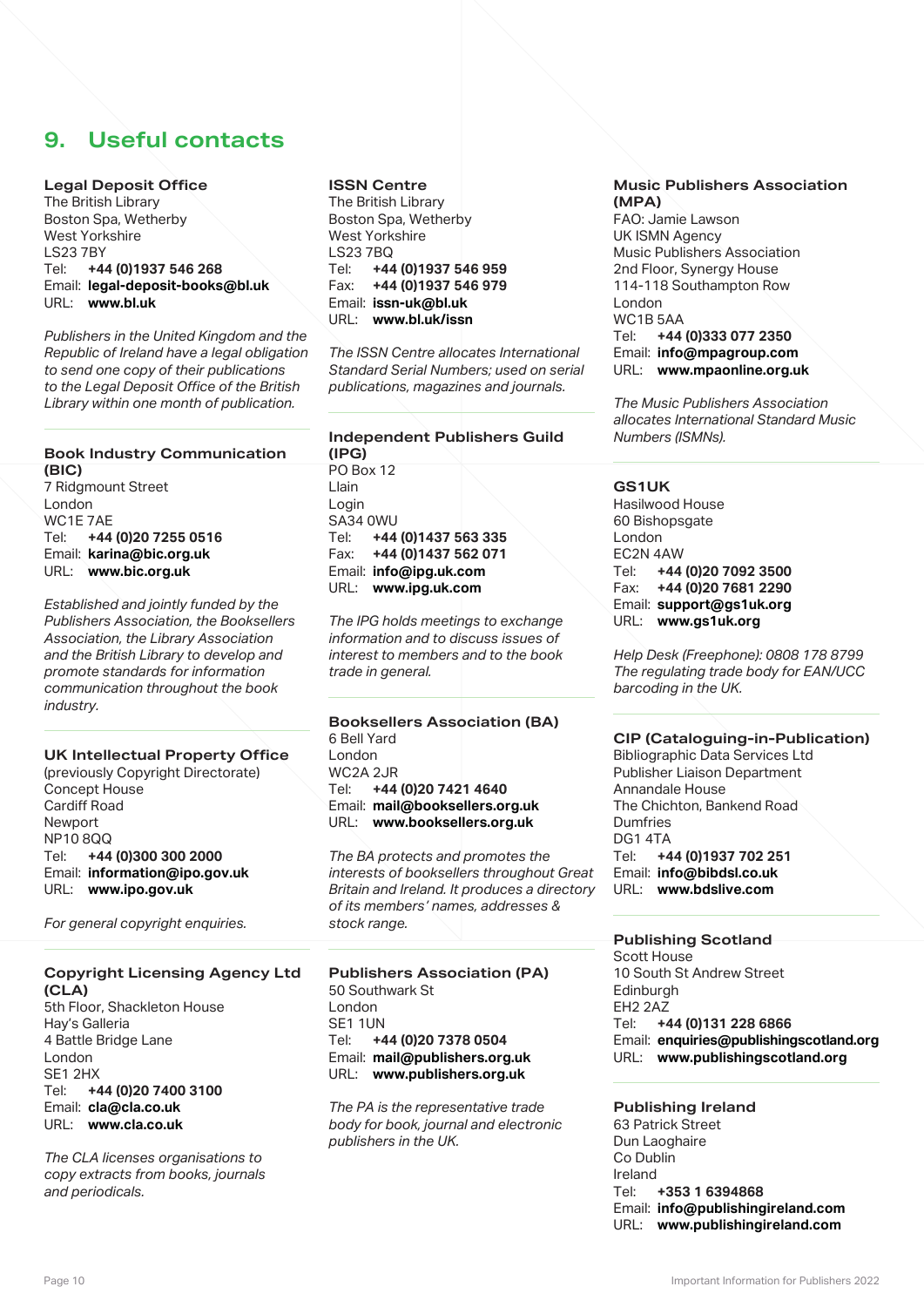## **10. Contacts for Nielsen and the ISBN Agency**

**Nielsen ISBN Agency for UK & Ireland** 3rd Floor Midas House 62 Goldsworth Road Woking GU21 6LQ<br>Tel: +44 Tel: **+44 (0)1483 712 215** Email: **isbn.agency@nielseniq.com** URL: **www.nielsenbook.co.uk/isbn-agency**

**Publisher Help Desk** Tel: **+44 (0)1483 712 450** Email: **pubhelp.book@nielseniq.com**

**Trade Supply Data Team** Email: **supplydata.book@nielseniq.com**

**Jacket/cover Images** Email: **images.book@nielseniq.com** 

**New Titles/Data Preparation Department** Email: **newtitles.book@nielseniq.com**

**Nielsen Book Discovery Services** Tel: **+44 (0)1483 712 200** Email: **sales.book@nielseniq.com** URL: **www.nielsenbook.co.uk**

**Nielsen Book Research Services** Tel: **+44 (0)1483 712 222** Email: **infobookresearch@nielseniq.com** URL: **www.nielsenbook.co.uk**